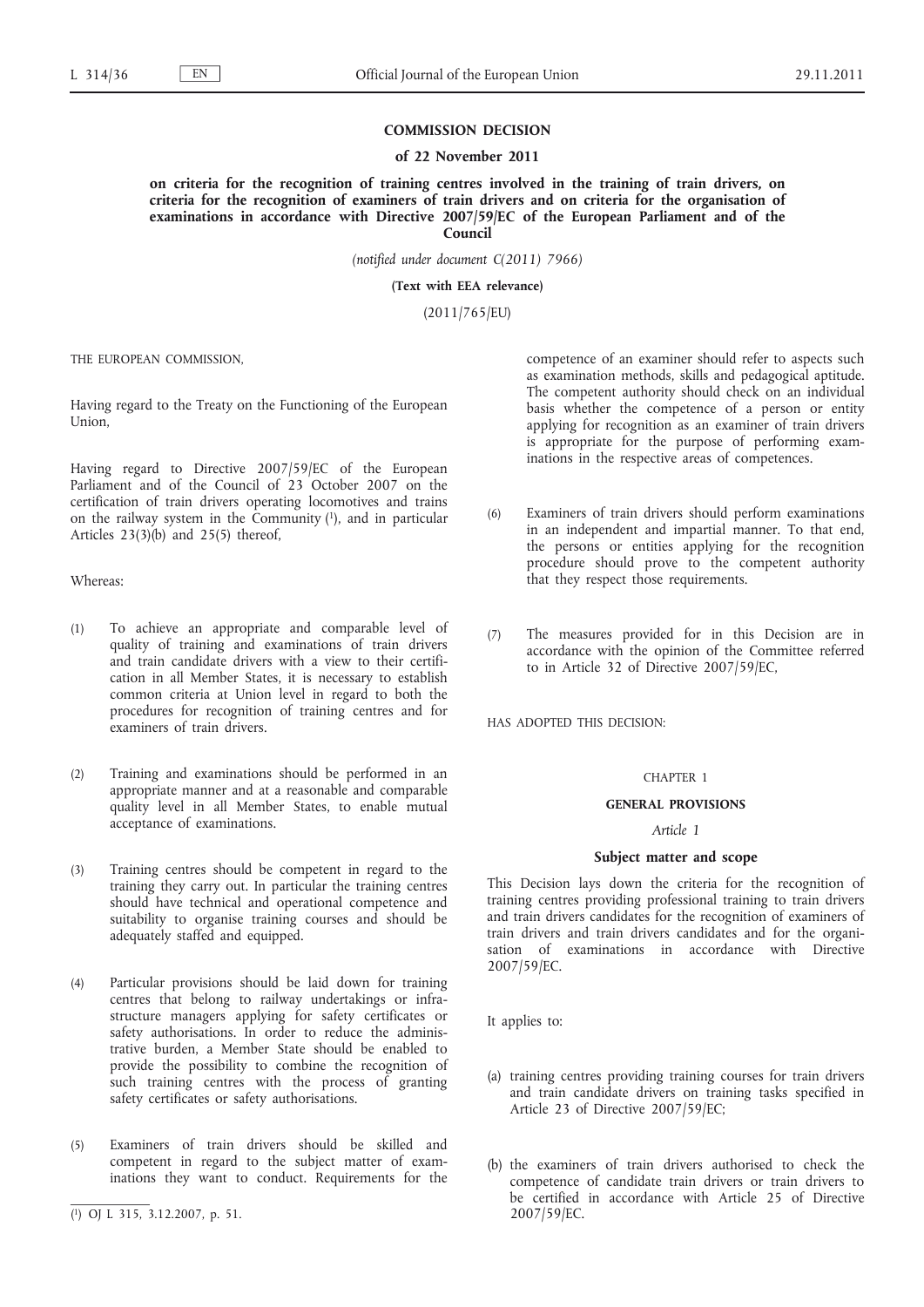# *Article 2*

## **Definitions**

The following definitions shall apply for the purpose of this Decision:

- (a) 'applicant' means an entity or a single person having established a company that applies for recognition to provide training courses relating to training tasks referred to in Article 23(5) and (6) of Directive 2007/59/EC, including a single person applying for recognition as examiner referred to in Article  $25(1)$  and (2) of Directive  $2007/59/EC$ ;
- (b) 'trainer' means a person with relevant skills and competence to prepare, organise and conduct training courses;
- (c) 'examiner' means a person having relevant skills and competence, recognised to conduct and score examinations for the purposes of Directive 2007/59/EC;
- (d) 'examination' means a process to check a train driver's or candidate train driver's competence in accordance with Directive 2007/59/EC by one or more means such as written, oral and practical;
- (e) 'examination centre' means an entity established to provide examinations for train drivers in accordance with Article 25 of Directive 2007/59/EC;
- (f) 'recognition' means a formal statement on the competence of a person or an entity to perform training tasks or examinations, issued by an authority appointed for this purpose by the Member State;
- (g) 'competent authority' means the competent authority as defined in Article 3 of Directive 2007/59/EC or any other body appointed by the Member State or entrusted with the task of recognition of training centres and of examiners by the competent authority through delegation.

#### CHAPTER 2

## **TRAINING CENTRES**

## *Article 3*

### **Independence and impartiality**

Training centres shall deliver training courses in an impartial manner regarding all participants.

In particular where a training centre provides training to persons employed by the company owning the training centre as well as to other persons, the training shall be performed independently from the interests of the company owning the training centre and shall be impartial for all participants. Training centres shall apply the same rules to persons employed by the company owning the training centre and to other persons. Member States shall ensure that measures are taken to safeguard this principle.

### *Article 4*

### **Competence requirements**

1. An applicant shall demonstrate technical and operational competence and suitability to organise training courses appropriate to the training tasks. It shall be adequately staffed and equipped and operate in an environment suitable for training aiming to prepare train drivers for the examinations to obtain or maintain licences and certificates in accordance with Directive 2007/59/EC.

- 2. In particular, applicants shall:
- (a) have an effective management structure which ensures that trainers have adequate qualifications and experience to provide training according to the requirements set out in Directive 2007/59/EC;
- (b) have the necessary staff, facilities, equipment and accommodation appropriate for the training offered and the estimated number of trainees;
- (c) ensure that practical training is performed by trainers who are holders of both a valid train driver licence and a valid certificate covering the subject of training or a similar type of line/rolling stock, and who have professional practice in driving of minimum 3 years' duration. When the trainer does not hold a valid certificate for the relevant infrastructure/rolling stock, a driver holding the certificate for that infrastructure/rolling stock shall be present to the training, in accordance with Article  $4(2)(\hat{e})$  of Directive 2007/59/EC;
- (d) provide the methodology they intend to use to ensure the content, organisation and duration of training courses, training plans and competence schemes;
- (e) provide systems to record the training activities including information on participants, trainers and the number and purpose of the courses;
- (f) have a quality management system or equivalent procedures in place to monitor compliance with, and the adequacy of, the systems and procedures which ensure that the training provided satisfy the requirements set out in Directive 2007/59/EC;
- (g) provide competence management, ongoing training and measures to keep professional skills updated for trainers;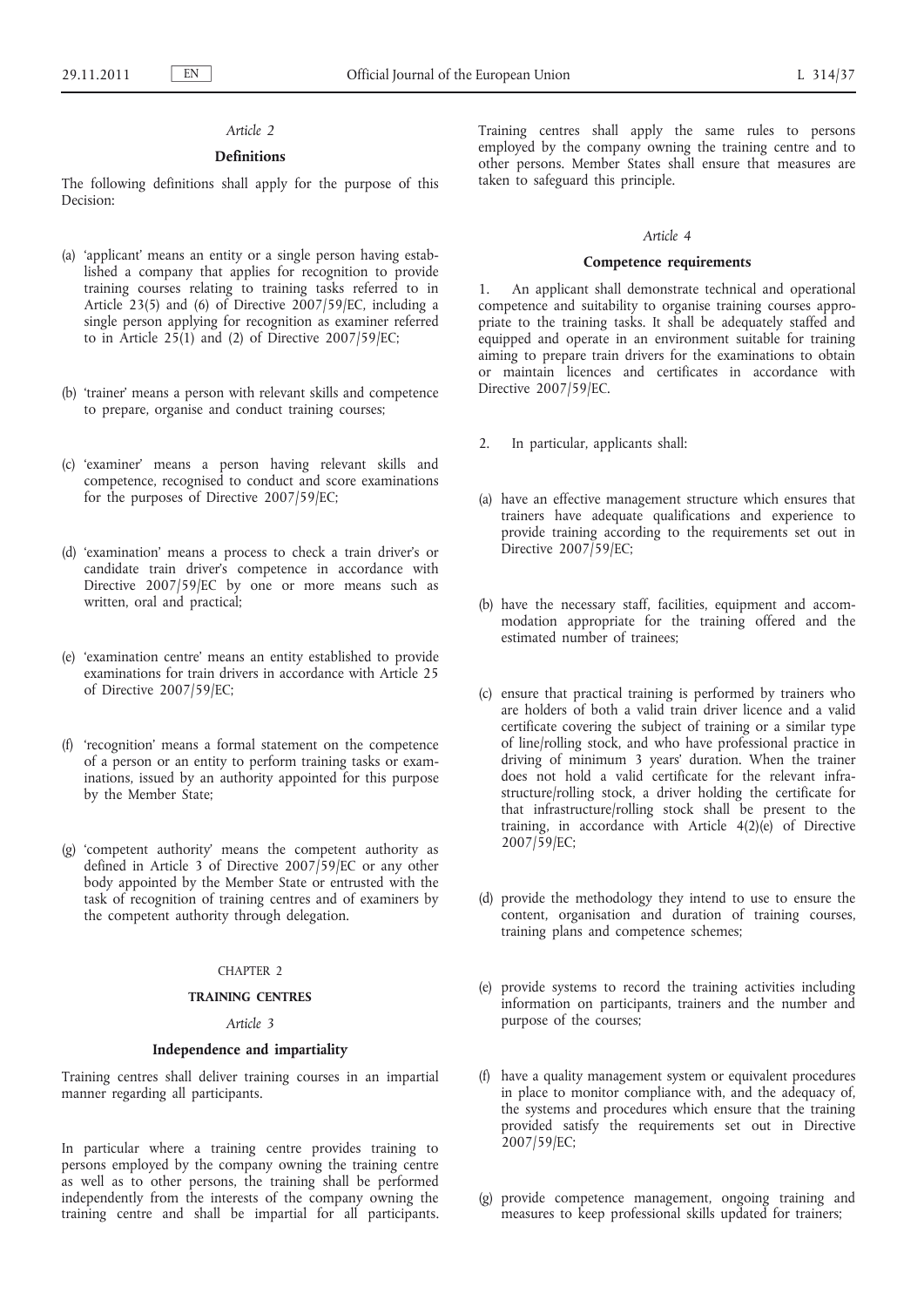(h) demonstrate procedures to keep training methods, tools and equipments updated, including training literature, training software, documents provided by the infrastructure manager such as rulebooks on operational rules, signals or safety systems.

3. A Member State may establish additional requirements for the training related to infrastructure of its own territory.

4. Applicants for training on specific communication and terminology for rail operation and safety procedures, shall submit their application to the competent authority of the Member State where the infrastructure is located, to which the communication and terminology refer.

#### *Article 5*

## **Training centres belonging to a railway undertaking or an infrastructure manager**

1. A Member State may permit that an applicant which belongs to a railway undertaking or to an infrastructure manager, exclusively provides training to staff of the company it belongs to, and which fulfils all requirements provided for in Article 4 of this Decision, is recognised in combination with the safety certification or safety authorisation process in accordance with Directive 2004/49/EC of the European Parliament and of the Council (1).

2. In this case, the statement of recognition may be displayed on the relevant safety certificate or safety authorisation.

Work organisation and management of the applicant referred to in paragraph 1 shall be organised and structured to prevent any conflict of interest.

# *Article 6*

### **New or newly equipped line and newly introduced rolling stock**

In regard to new or newly equipped lines or newly introduced rolling stock a Member State may specify conditions under which a recognised training centre may organise practical training in derogation to Article 4(2)(c).

The use of this derogation shall be strictly limited to the case in which no trainer holding a certificate already covering the new or newly equipped line or the new rolling stock is yet available.

The trainer shall fulfil all other requirements of Article 4(2)(c) in regard to the licence and to the certificate as provided in Articles 14 and 15 of Directive 2007/59/EC, and to the required period of professional practice.

### CHAPTER 3

## **EXAMINERS**

# *Article 7*

## **Independence and impartiality**

Applicants shall confirm that they will conduct examinations in an impartial and non-discriminatory manner, free of any pressure and incentive which could affect the judgement or the results of the examination and the way the examination is carried out.

For this purpose the competent authority shall develop a statement incorporated in an application form to be signed by the applicant.

#### *Article 8*

#### **Competence requirements**

1. Applicants shall be competent and experienced regarding the subject of examination they want to conduct.

The experience requested shall be gathered during professional practice of minimum 4 years' duration within a period of not more than 5 years before the application date.

The requested period of professional experience may include periods of experience as a manager of train drivers who holds a valid train driver licence and complimentary certificate or as a trainer for training tasks relevant to the application submitted.

2. In regard to practical examinations on board trains the applicant must be the holder of both a valid train driver licence and a valid certificate covering the subject of examination or a similar type of line/rolling stock. When the examiner does not hold a valid certificate for the infrastructure/rolling stock of the examination, a driver holding the certificate for that infrastructure/rolling stock shall be present to the examination in accordance with Article 4(2)(e) of Directive 2007/59/EC.

The applicant shall have professional practice in driving of minimum 4 years' duration and gathered within a period of not more than 5 years before the application date. The applicant's knowledge must be up–to-date at the time of the application.

In addition, applicants shall meet the following minimum criteria:

<sup>(</sup> 1) OJ L 164, 30.4.2004, p. 44.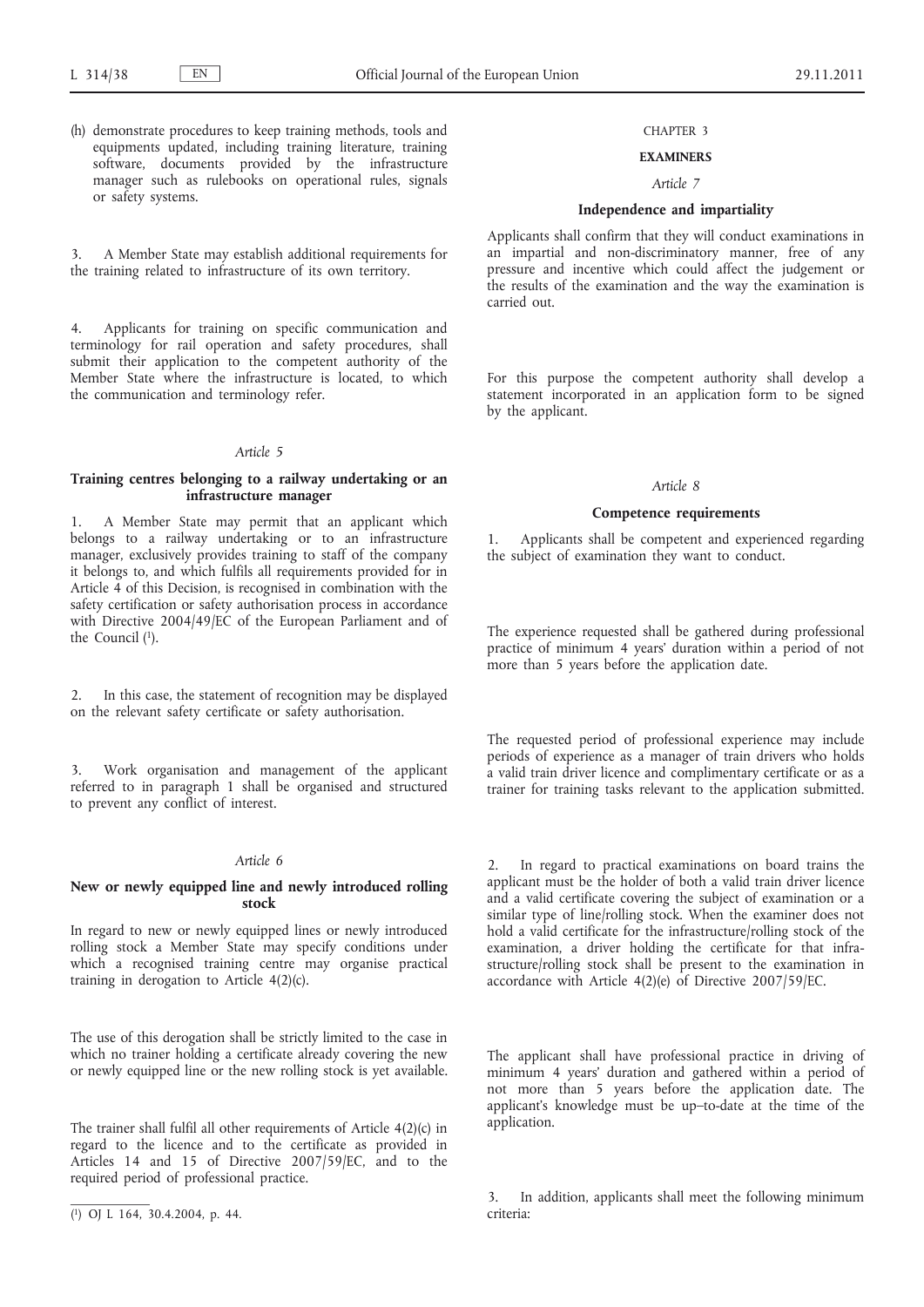- (a) they shall be competent in listening and spoken interaction at minimum level B2 of the European Framework for Language Competence (EFLC) established by the Council of Europe (1), in the language of examination;
- (b) they shall have the skills and the pedagogical aptitude required for the purpose of conducting examinations, and have thorough knowledge of the relevant examination methods and examination documents;
- (c) they shall demonstrate how they will keep their professional competences regarding the subjects they examine updated;
- (d) they shall be familiar with the certification scheme for train drivers.

4. A Member State may establish additional requirements for examiners performing examinations related to its own infrastructure.

# CHAPTER 4

# **ORGANISATION OF EXAMINATIONS**

# *Article 9*

#### **Common criteria for the organisation of examinations**

Examinations organised to assess train drivers' competence in accordance with Article 25 of Directive 2007/59/EC shall meet the following criteria:

- (a) in case of examinations conducted by two or more persons, at least the person who is leading the examination shall be a recognised examiner in accordance with the provisions of this Decision;
- (b) where the examination concerns the practical part of train driving competences, the examiner shall be licensed as train driver and hold a complementary certificate authorising the use of infrastructure and the driving of rolling stock that is subject to the examination, or a similar type of line/rolling stock; when the examiner does not hold a valid certificate for the infrastructure/rolling stock of the examination, a driver holding the certificate for that infrastructure/rolling stock shall be present to the examination in accordance with Article  $4(2)$ (e) of Directive 2007/59/EC;
- (c) examinations shall be performed in a transparent manner and shall have adequate duration in order to prove with sufficient documented evidence that all the relevant subjects of the Annexes to Directive 2007/59/EC are covered;
- (d) in cases where the examiner participating to the examination provided the training on the subject of examination to the train driver or candidate train driver, a second examiner, who was not involved in preparation training, will conduct the examination;
- (e) an examination shall be prepared with particular care in regard to the confidentiality of the questions foreseen during the examination.

## *Article 10*

## **New or newly equipped line and newly introduced rolling stock**

In regard to new or newly equipped lines or newly introduced rolling stock a Member State may specify conditions under which a recognised examiner may perform examinations in derogation to Article 9.

The use of this derogation shall be strictly limited to the case in which no examiner holding a certificate already covering the new or newly equipped line or the new rolling stock is yet available.

The examiner shall fulfil all other requirements of Article 4(2)(c) in regard to the licence and to the certificate as provided in Articles 14 and 15 of Directive 2007/59/EC, and to the required period of professional practice.

#### CHAPTER 5

### **FINAL PROVISIONS**

# *Article 11*

### **Transitional period**

If a railway undertaking or an infrastructure manager has already selected examiners for the purpose of conducting examinations for their own staff, in conformity with national provisions and requirements applicable before the entry into force of this Decision, a Member State may decide that those selected examiners are allowed to continue conducting examinations in accordance with the following conditions:

- (a) the railway undertaking or infrastructure manager has selected the examiner within the framework of a safety certificate or safety authorisation issued in accordance with Directive 2004/49/EC and within the limits of the scope issued by the competent authority and until the expiry of this safety certificate or safety authorisation;
- (b) the railway undertaking or infrastructure manager checks the fulfilment of the requirements laid down in this Decision in regard to examiners they have selected; if an examiner fails to meet a requirement, the railway undertaking or infrastructure manager shall take appropriate measures to achieve the fulfilment of the requirements for examiners.

<sup>(</sup> 1) *Common European Framework of Reference for Languages: Learning, Teaching, Assessment*, 2001 (Cambridge University Press for the English version  $-$  ISBN 0-521-00531-0). Also available on the Council of Europe website: [http://www.coe.int/T/DG4/Portfolio/](http://www.coe.int/T/DG4/Portfolio/documents/Common%20European%20Framework%20hyperlinked.pdf) [documents/Common%20European%20Framework%20hyperlinked.](http://www.coe.int/T/DG4/Portfolio/documents/Common%20European%20Framework%20hyperlinked.pdf)  [pdf](http://www.coe.int/T/DG4/Portfolio/documents/Common%20European%20Framework%20hyperlinked.pdf)